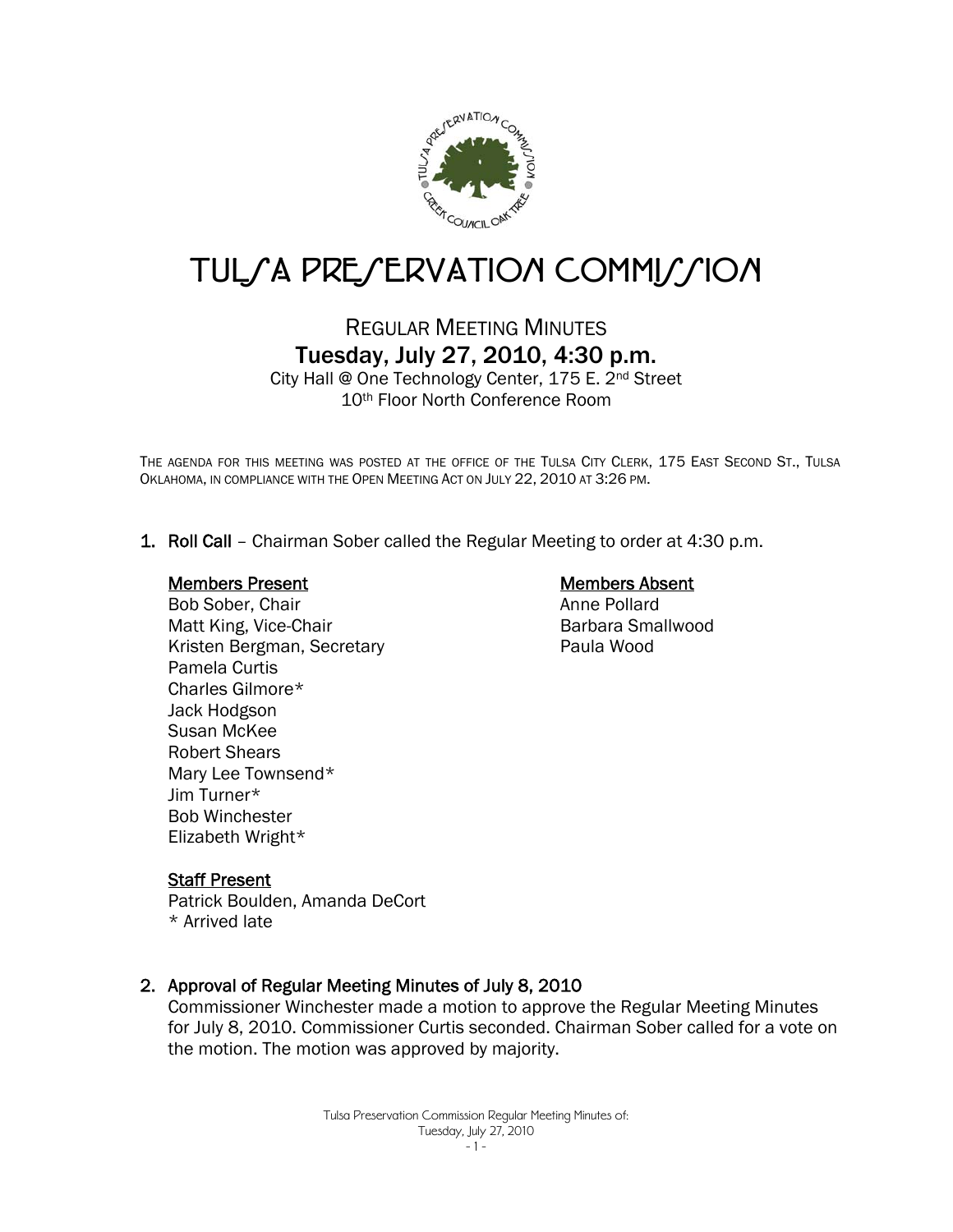## In Favor

Opposed None

## Abstaining

1. Shears

#### Not Present 1. Gilmore

- 2. Townsend
- 3. Turner
- 4. Wright

2. Curtis 3. Hodgson

1. Bergman

- 4. King
- 5. McKee
- 6. Sober
- 7. Winchester

## 3. Committee Reports

## A. Historic Preservation Committee

## i. Announcement of Conflict of Interest

Commissioner King reported to having a conflict of interest with the first application on the agenda and recused himself from the discussion and vote on the application.

## ii. Applications for Certificate of Appropriateness

1. **1342 E. 18th Street** (Swan Lake) Applicants: Pierce & Kristi Tranum

Request, Part I: Remove vinyl siding from entire house & replace with Hardie siding product in pattern matching original siding (lap or shake). Restore window casing and trim details based on shadow lines of original casing & trim.

Ms. DeCort presented Part 1 of the Tranums' Certificate of Appropriateness application to the Commission and read the applicable guidelines for this district. The Tranums' architect, Bill Caylor, was present to answer questions.

Commissioner Hodgson gave the COA Subcommittee report. The COA Subcommittee considered the application to be complete and recommended approval. Commissioner Hodgson made a motion to approve the application with no conditions. Commissioner Townsend seconded the motion. Chairman Sober asked for a vote on the motion.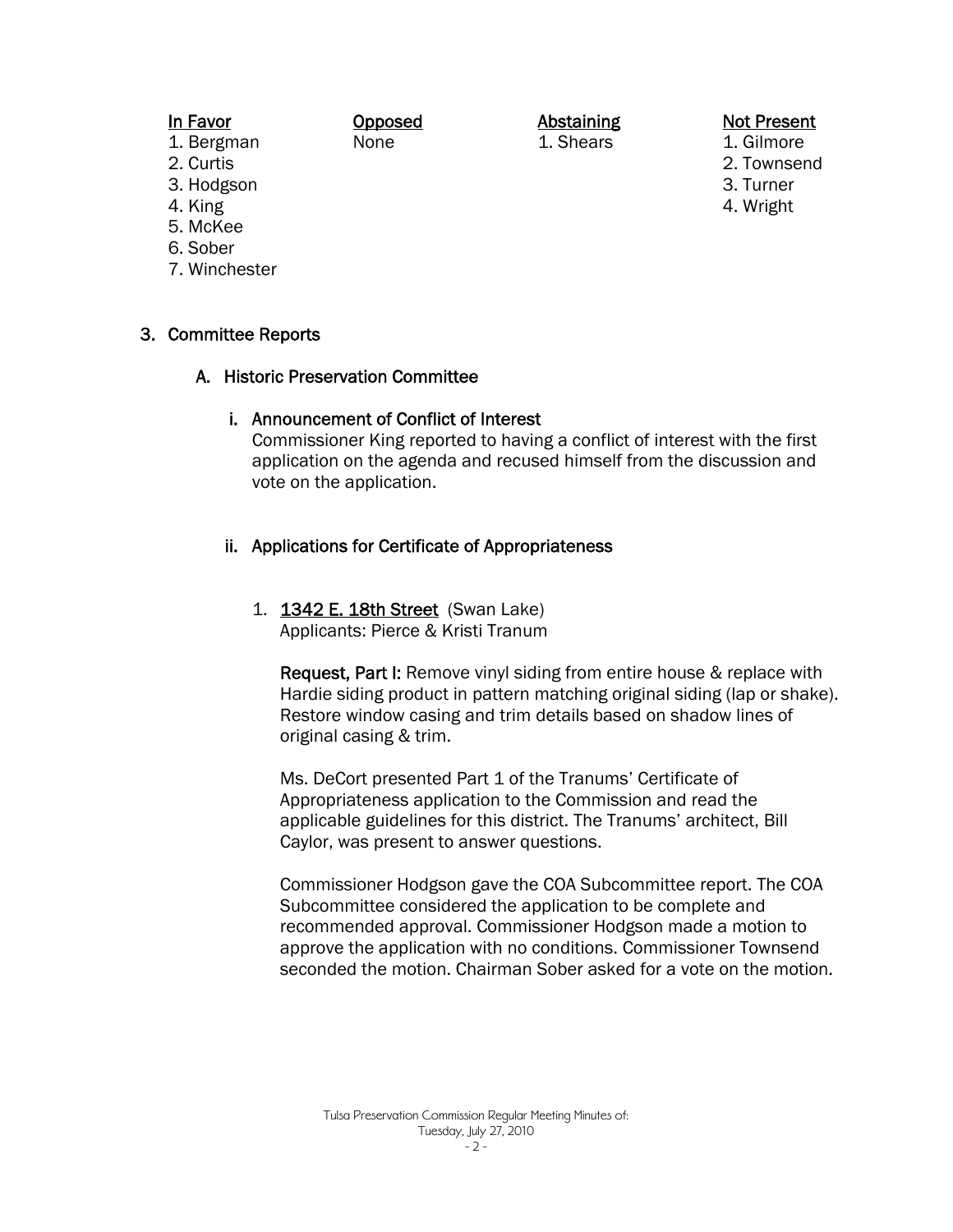|  |  | Vote: 1342 E 18th Street, Part I |  |
|--|--|----------------------------------|--|
|  |  |                                  |  |

| In Favor       | Opposed | <b>Abstaining</b> |
|----------------|---------|-------------------|
| 1. Bergman     | None    | None              |
| 2. Curtis      |         |                   |
| 3. Gilmore     |         |                   |
| 4. Hodgson     |         |                   |
| 5. McKee       |         |                   |
| 6. Shears      |         |                   |
| 7. Sober       |         |                   |
| 8. Townsend    |         |                   |
| 9. Turner      |         |                   |
| 10. Winchester |         |                   |
|                |         |                   |

11. Wright

The motion was Approved Unanimously by members present and voting. Swan Lake Guidelines cited: A1.0.1, A1.0.2, A1.1.4

#### 1342 E. 18th Street (Swan Lake)

Applicants: Pierce & Kristi Tranum

Request, Part II: Remove existing one-story shed-roof addition on east elevation. Construct two-story gambrel-roof addition (21' x 19') on east elevation according to plans submitted. Windows will be clad wood  $1/1$ double hung windows to match original windows. Siding will match new siding installed on main house and window trim will match restored trim details (part I).

Not Present 1. King

Ms. DeCort presented Part 2 of the Tranums' Certificate of Appropriateness application to the Commission and read the applicable guidelines for this district.

Commissioner Hodgson gave the COA Subcommittee report. The COA Subcommittee considered the application to be complete and recommended approval. Commissioner Hodgson made a motion to approve the application with no conditions. Commissioner Wright seconded the motion. Chairman Sober asked for a vote on the motion.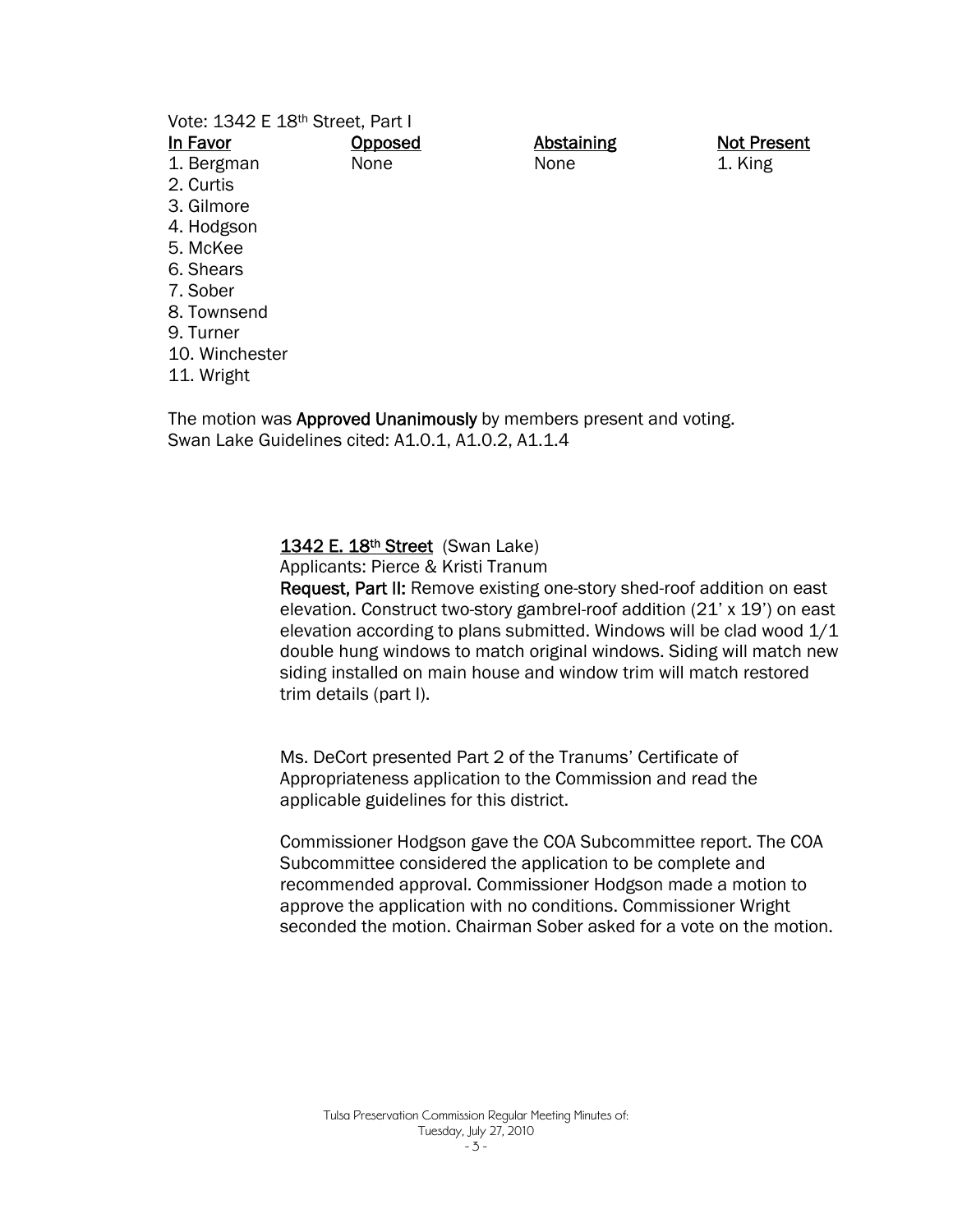| Vote: 1342 E 18th Street, Part II                                         |         |                   |                    |  |  |
|---------------------------------------------------------------------------|---------|-------------------|--------------------|--|--|
| In Favor                                                                  | Opposed | <b>Abstaining</b> | <b>Not Present</b> |  |  |
| 1. Bergman                                                                | None    | None              | 1. King            |  |  |
| 2. Curtis                                                                 |         |                   |                    |  |  |
| 3. Gilmore                                                                |         |                   |                    |  |  |
| 4. Hodgson                                                                |         |                   |                    |  |  |
| 5. McKee                                                                  |         |                   |                    |  |  |
| 6. Shears                                                                 |         |                   |                    |  |  |
| 7. Sober                                                                  |         |                   |                    |  |  |
| 8. Townsend                                                               |         |                   |                    |  |  |
| 9. Turner                                                                 |         |                   |                    |  |  |
| 10. Winchester                                                            |         |                   |                    |  |  |
| 11. Wright                                                                |         |                   |                    |  |  |
| The motion was <b>Approved Unanimously</b> by members present and voting. |         |                   |                    |  |  |

The motion was Approved Unanimously by members present and voting. Swan Lake Guidelines cited: B1.0.1 – B1.0.3, B1.1.1, B1.1.2, B1.2.1, B1.2.2, B1.3.2

#### 1342 E. 18<sup>th</sup> Street (Swan Lake)

Applicants: Pierce & Kristi Tranum Request, Part III: Modify front entry roof overhang according to plans submitted.

Ms. DeCort presented Part 3 of the Tranums' Certificate of Appropriateness application to the Commission and read the applicable guidelines for this district.

Commissioner Hodgson gave the COA Subcommittee report. The COA Subcommittee considered the application to be complete and recommended approval. Commissioner Hodgson made a motion to approve the application with no conditions. Commissioner Curtis seconded the motion.

Commissioner Gilmore asked Mr. Caylor if the pitch or depth of the roof overhang would change to accommodate the new section. Mr. Caylor said that it would not. A photograph showing a different perspective was presented.

Commissioner Turner stated that he would not vote for approval because he was not convinced that the front entry to be removed was a later addition to the home. Commissioner Turner stated that he would like the applicants to find physical evidence of what was originally there.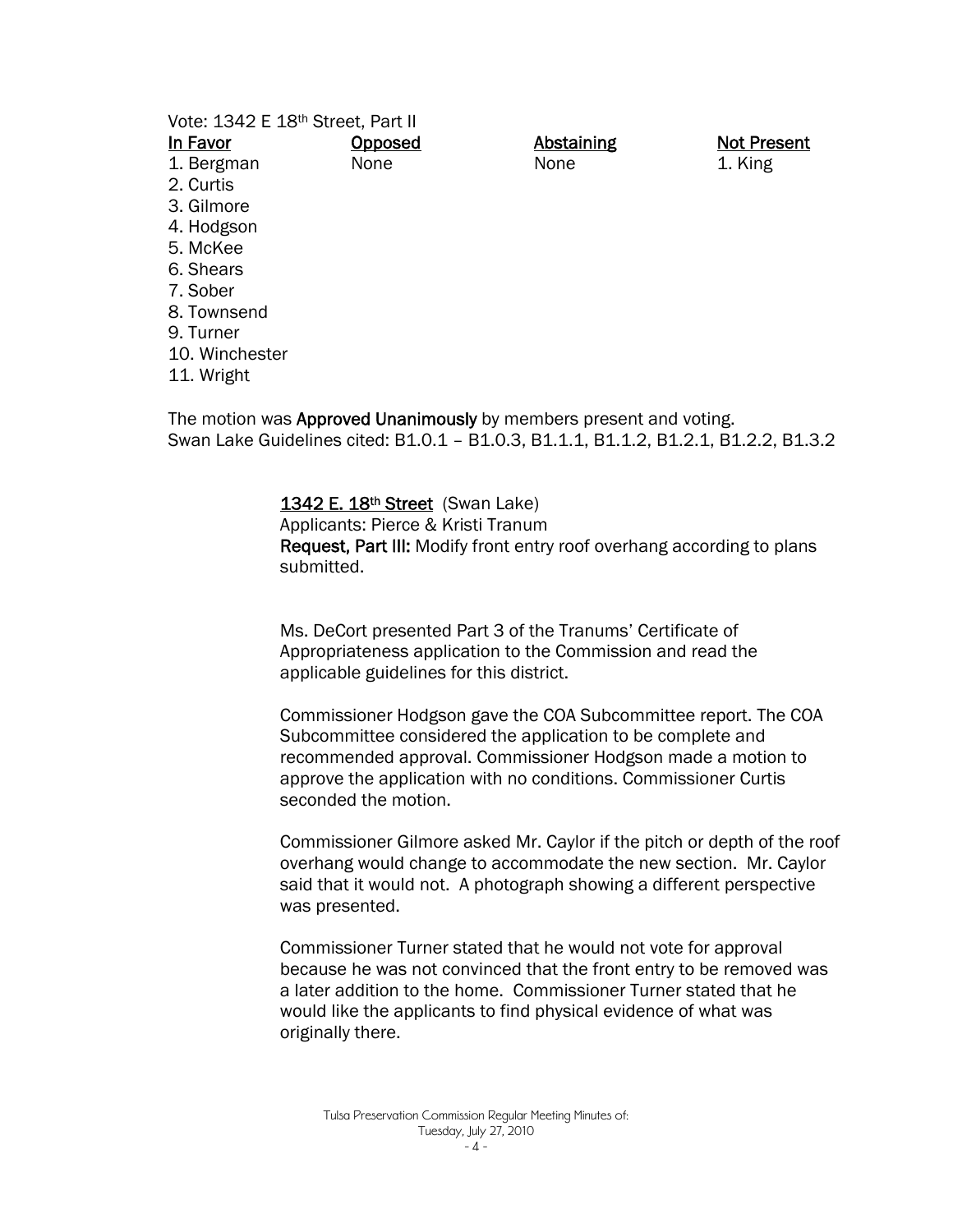Chairman Sober asked for a vote on the motion.

Vote: 1342 E 18th Street, Part III

| In Favor      | Opposed    |
|---------------|------------|
| 1. Curtis     | 1. Bergman |
| 2. Shears     | 2. Gilmore |
| 3. Sober      | 3. Hodgson |
| 4. Townsend   | 4. McKee   |
| 5. Winchester | 5. Wright  |

Abstaining 1. Turner

Not Present 1. King

The motion failed.

## 2. 1522 S. Victor Avenue (Yorktown)

Applicant: Chris Bumgarner Request: Demolition of house on lot.

Ms. DeCort presented Mr. Bumgarner's Certificate of Appropriateness application to the Commission and read the applicable guidelines for demolition for this district. Mr. Bumgarner was present.

Commissioner King made a motion to deem the application complete and approve the application under Swan Lake Guideline F.1.0.2, because the property is listed as non-contributing to the district in the National Register Nomination Report. Commissioner Winchester seconded the motion. Chairman Sober asked for a vote on the motion.

| Vote: 1522 S. Victor Avenue   Chris Bumgarner |  |
|-----------------------------------------------|--|
|-----------------------------------------------|--|

| In Favor      | <b>Opposed</b> | <b>Abstaining</b> | <b>Not Present</b> |
|---------------|----------------|-------------------|--------------------|
| 1. Bergman    | 1. Curtis      | None              | None               |
| 2. Gilmore    | 2. McKee       |                   |                    |
| 3. Hodgson    | 3. Shears      |                   |                    |
| 4. King       | 4. Sober       |                   |                    |
| 5. Winchester | 5. Townsend    |                   |                    |
|               | 6. Turner      |                   |                    |
|               | 7. Wright      |                   |                    |

The motion failed.

Since the application had previously been deemed incomplete by the Commission at the July 8th TPC meeting, Attorney Boulden was asked if they could continue discussion of the application. Discussion about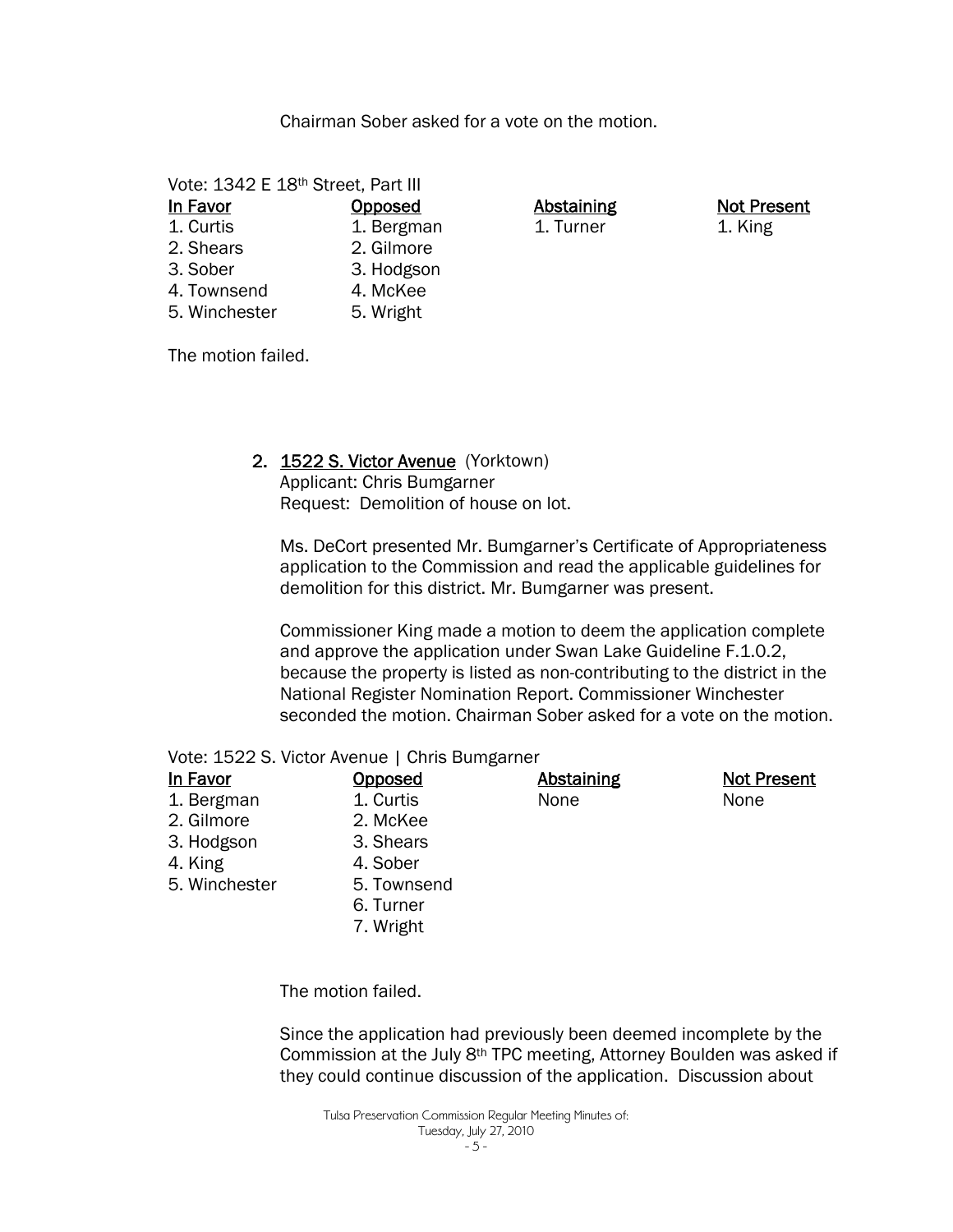requirements for a complete application ensued. Mr. Bumgarner stated that he has submitted the exact same application form and information to the TPC in the past and they have never been considered incomplete. Commissioner Winchester made a motion to deem the application complete. Commissioner King seconded the motion. Chairman Sober asked for a vote on the motion.

#### Vote: 1522 S. Victor Avenue | Chris Bumgarner

| <u>In Favor</u> | <b>Opposed</b> | <b>Abstaining</b> | <b>Not Present</b> |
|-----------------|----------------|-------------------|--------------------|
| 1. Bergman      | 1. Curtis      | 1. Townsend       | None               |
| 2. Gilmore      | 2. McKee       |                   |                    |
| 3. Hodgson      | 3. Shears      |                   |                    |
| 4. King         | 4. Turner      |                   |                    |
| 5. Sober        | 5. Wright      |                   |                    |
| 6. Winchester   |                |                   |                    |

The motion failed for lack of majority of members present and voting.

Discussion continued. Attorney Boulden advised the Commission to take action on the information as presented. Commissioner Townsend made a motion to deem the application complete and deny the application for demolition. Commissioner Gilmore seconded the motion. Chairman Sober asked for a vote on the motion.

## Vote: 1522 S. Victor Avenue | Chris Bumgarner

| In Favor    | <b>Opposed</b> | <b>Abstaining</b> | <b>Not Present</b> |
|-------------|----------------|-------------------|--------------------|
| 1. Curtis   | 1. Bergman     | 1. Turner         | 1. Winchester      |
| 2. Shears   | 2. Gilmore     |                   |                    |
| 3. Sober    | 3. Hodgson     |                   |                    |
| 4. Townsend | 4. King        |                   |                    |
| 5. Wright   | 5. McKee       |                   |                    |

The motion failed.

By procedure, the previously failed motion could not be voted upon again without an approved motion to reconsider. Commissioner Gilmore made a motion to reconsider the motion to deem the application complete and deny the application. Commissioner Townsend seconded the motion. Chairman Sober asked for a vote on the motion.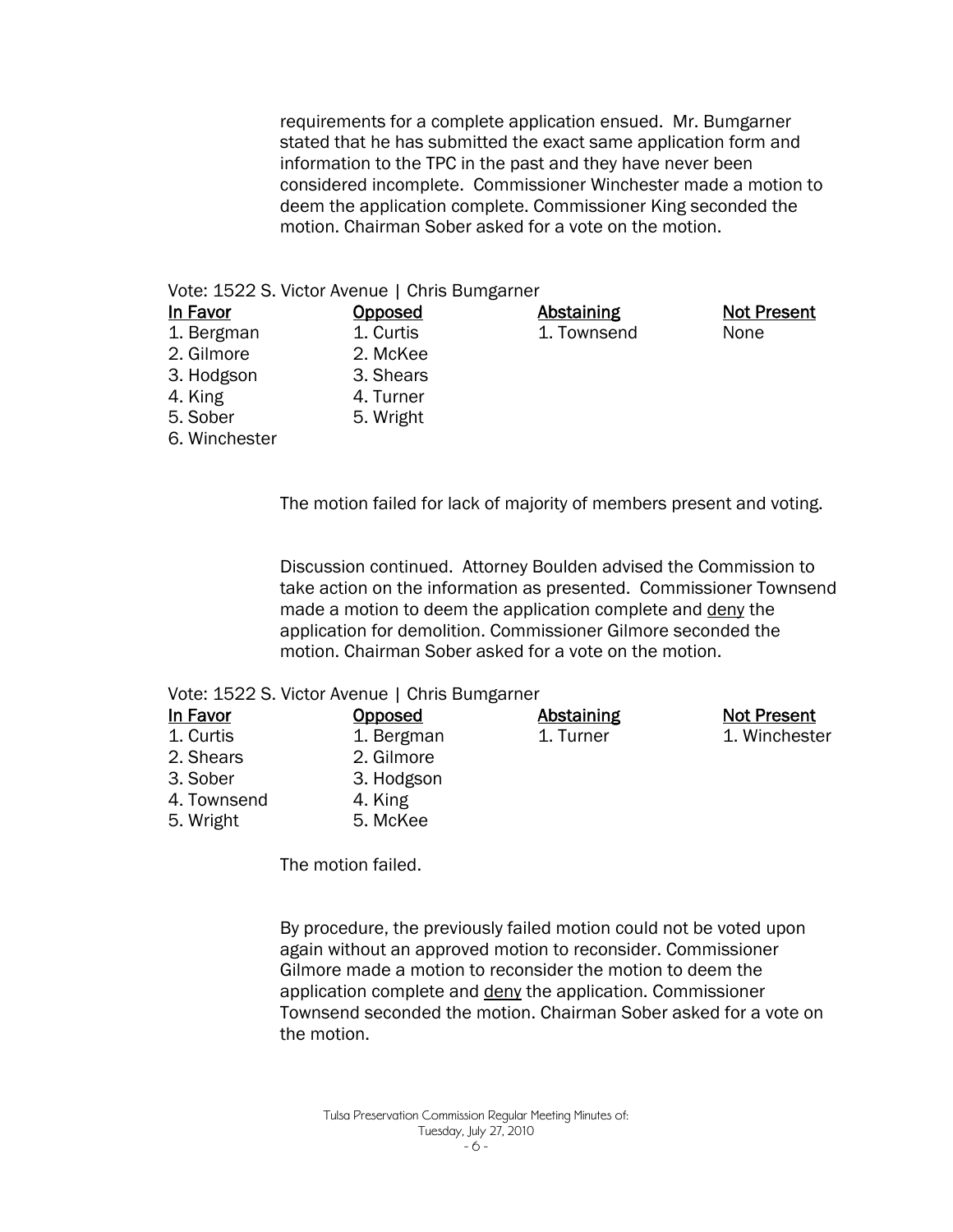| Vote: 1522 S. Victor Avenue   Chris Bumgarner |  |
|-----------------------------------------------|--|
|-----------------------------------------------|--|

| <u>In Favor</u> | <b>Opposed</b> | <b>Abstaining</b> | <b>Not Present</b> |
|-----------------|----------------|-------------------|--------------------|
| 1. Bergman      | None           | None              | 1. Winchester      |
| 2. Curtis       |                |                   |                    |
| 3. Gilmore      |                |                   |                    |
| 4. Hodgson      |                |                   |                    |
| 5. King         |                |                   |                    |
| 6. McKee        |                |                   |                    |
| 7. Shears       |                |                   |                    |
| 8. Sober        |                |                   |                    |
| 9. Townsend     |                |                   |                    |

- 10. Turner
- 11. Wright

The motion to reconsider was Approved Unanimously by members present and voting.

Commissioner Gilmore then made a motion to deem the application complete and deny the application. Commissioner Townsend seconded the motion. Chairman Sober asked for a vote on the motion.

> Abstaining 1. Turner

Not Present 1. Winchester

Vote: 1522 S. Victor Avenue | Chris Bumgarner

**Opposed** 1. Bergman 2. Hodgson 3. King

- 1. Curtis
- 2. Gilmore
- 3. McKee
- 4. Shears
- 5. Sober
- 6. Townsend
- 7. Wright

The motion was Approved by Majority by members present and voting. Swan Lake Guidelines cited: F1.0.1, F1.0.2

## 3. 1721 E. 16th Street (Yorktown)

Applicant: Chris Bumgarner Request: Demolition of house on lot.

Ms. DeCort presented Mr. Bumgarner's Certificate of Appropriateness application to the Commission and read the applicable guidelines for demolition for this district. Mr. Bumgarner was present. Commissioner Townsend made a motion to deem the application complete and deny